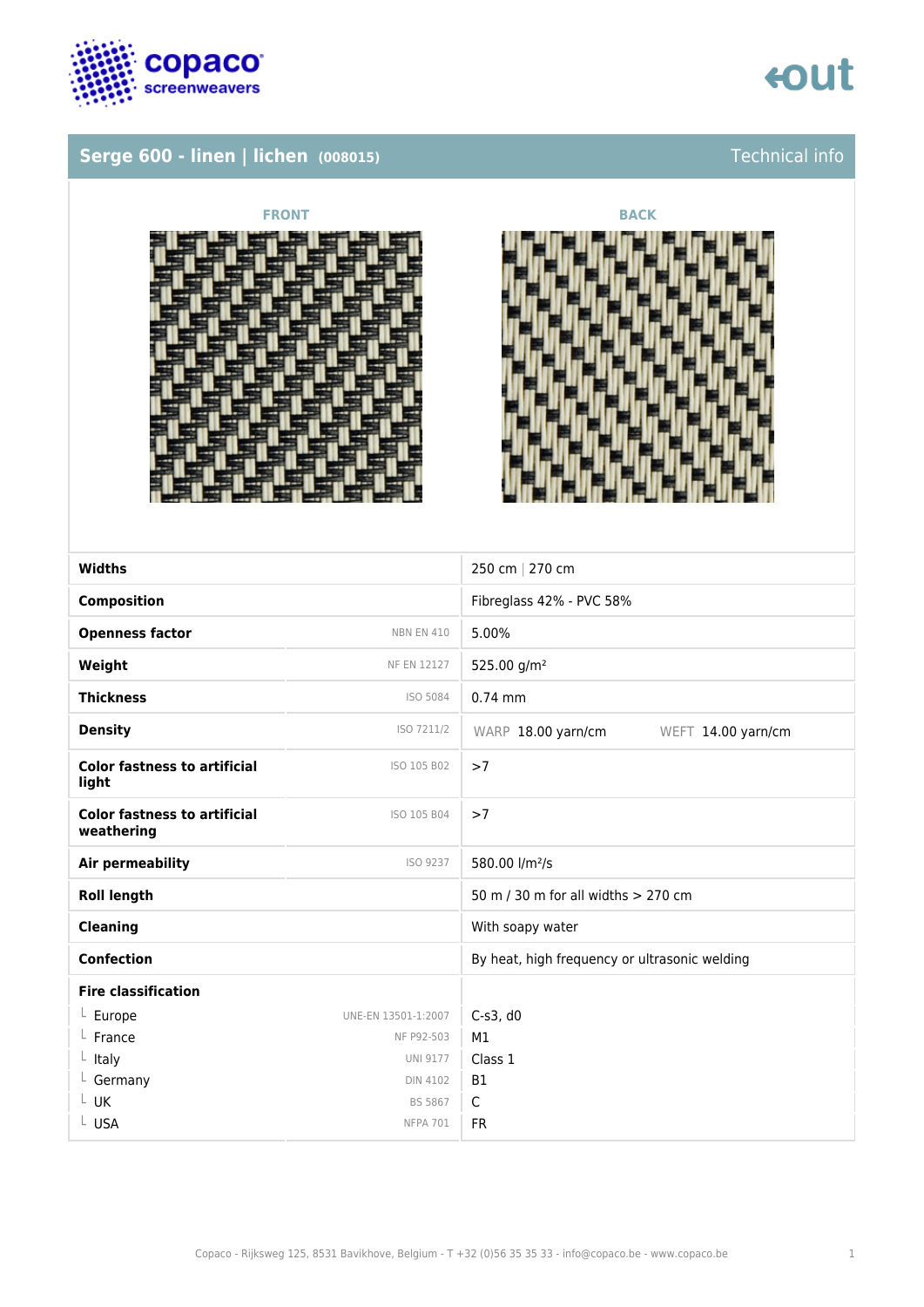

# tout

## **Serge 600 - linen | lichen (008015)**

| <b>Technical info</b> |  |  |
|-----------------------|--|--|
|                       |  |  |
|                       |  |  |

| <b>Tear strength</b>                                   | ISO 4674-1 methode 2 |                     |                      |
|--------------------------------------------------------|----------------------|---------------------|----------------------|
| $L$ Original                                           |                      | WARP 8.50 daN       | <b>WEFT 7.50 daN</b> |
| $\perp$ After climatic chamber -30°C                   |                      | WARP 7.80 daN       | <b>WEFT 7.50 daN</b> |
| $\perp$ After climatic chamber +70°C                   |                      | WARP 8.20 daN       | WEFT 7.20 daN        |
| <b>Elongation up to break</b>                          | ISO 1421             |                     |                      |
| $L$ Original                                           |                      | <b>WARP 3.10 %</b>  | WEFT 2.75 %          |
| $\perp$ After color fastness to artificial light       |                      | <b>WARP 4.00 %</b>  | <b>WEFT 2.90 %</b>   |
| $\perp$ After colour fastness to artificial weathering |                      | <b>WARP 3.50 %</b>  | <b>WEFT 2.80 %</b>   |
| $\perp$ After climatic chamber -30°C                   |                      | <b>WARP 3.00 %</b>  | WEFT 2.50 %          |
| $\perp$ After climatic chamber +70°C                   |                      | <b>WARP 2.85 %</b>  | WEFT 2.50 %          |
| <b>Breaking strength</b>                               | ISO 1421             |                     |                      |
| $L$ Original                                           |                      | WARP 260.00 daN/5cm | WEFT 225.00 daN/5cm  |
| $\perp$ After color fastness to artificial light       |                      | WARP 240.00 daN/5cm | WEFT 220.00 daN/5cm  |
| $\perp$ After colour fastness to artificial weathering |                      | WARP 240.00 daN/5cm | WEFT 225.00 daN/5cm  |
| $\perp$ After climatic chamber -30°C                   |                      | WARP 225.00 daN/5cm | WEFT 200.00 daN/5cm  |
| $\perp$ After climatic chamber +70°C                   |                      | WARP 180.00 daN/5cm | WEFT 185.00 daN/5cm  |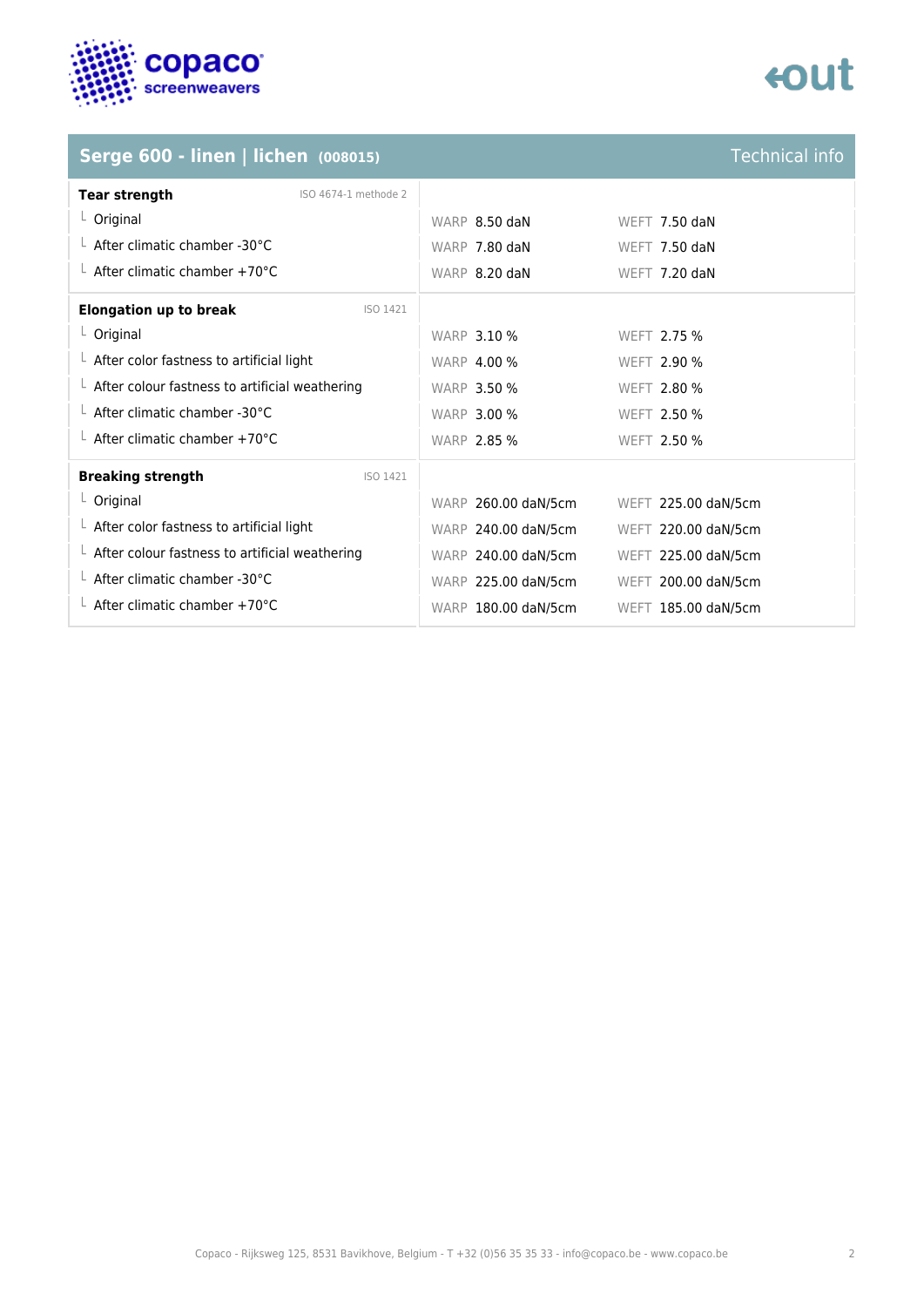



### **Front - Interior** Serge 600 - linen | lichen (008015)

| <b>Visual properties</b> |  |
|--------------------------|--|
|                          |  |

| Tv = Visual light transmittance | 7.80% |
|---------------------------------|-------|
| Tuv = UV transmittance          | 3.90% |

**As = Solar absorptance** 70.60%

**Rs = Solar reflectance** 21.10%

| Solar energetic properties |
|----------------------------|
| As = Solar absorptance     |
| $Rs = Solar$ reflectance   |
|                            |

**Ts = Solar transmittance** 8.30%

| Fabric + glazing: G-factor |      |      |      |           |
|----------------------------|------|------|------|-----------|
|                            | G    | Te   | Qi   | <b>SC</b> |
| <b>Glazing A</b>           | 0.60 | 0.07 | 0.53 | 0.71      |
| <b>Glazing B</b>           | 0.59 | 0.06 | 0.53 | 0.78      |
| <b>Glazing C</b>           | 0.50 | 0.04 | 0.46 | 0.85      |
| <b>Glazing D</b>           | 0.29 | 0.02 | 0.27 | 0.91      |

G = Total solar energy transmittance / Te = Direct solar transmittance / Qi = Secondary heat transfer factor / SC = Shading coefficient

| <b>Visual comfort</b>           |         |                  |
|---------------------------------|---------|------------------|
| Normal solar transmittance      | Class 4 | Very good effect |
| <b>Glare control</b>            | Class 1 | Little effect    |
| Privacy night                   | Class 2 | Moderate effect  |
| Visual contact with the outside | Class 1 | Little effect    |
| <b>Daylight utilisation</b>     | Class 1 | Little effect    |

| Thermal comfort G-factor = Total solar energy transmittance |                  |                  |                  |
|-------------------------------------------------------------|------------------|------------------|------------------|
| <b>Glazing A</b>                                            | <b>Glazing B</b> | <b>Glazing C</b> | <b>Glazing D</b> |
| Class 0                                                     | Class 0          | Class 0          | Class 2          |

| Thermal comfort Qi-factor = Secondary heat transfer factor                   |         |         |         |
|------------------------------------------------------------------------------|---------|---------|---------|
| <b>Glazing B</b><br><b>Glazing C</b><br><b>Glazing D</b><br><b>Glazing A</b> |         |         |         |
| Class 0                                                                      | Class 0 | Class 0 | Class 1 |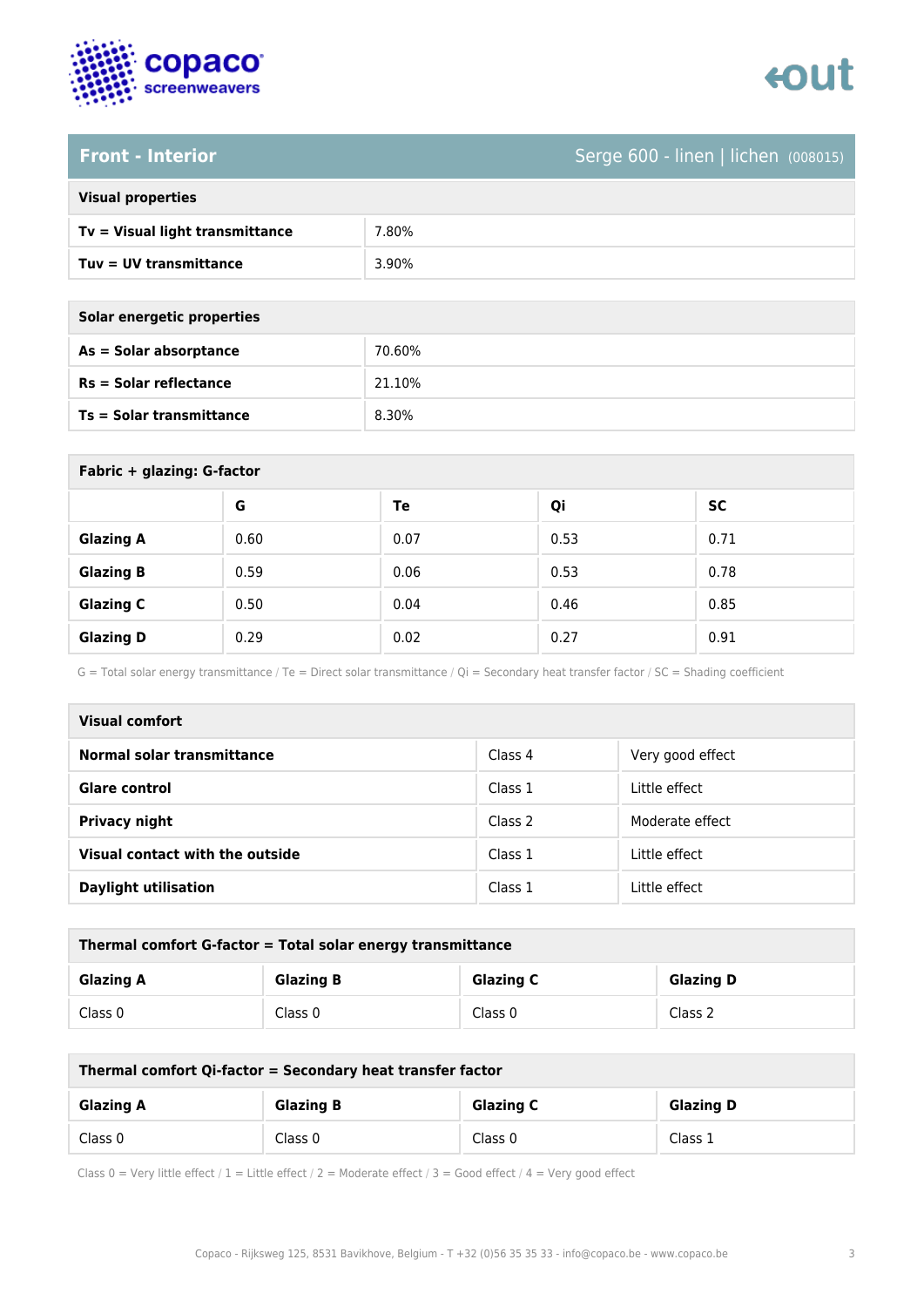

### **Back - Interior** Serge 600 - linen | lichen (008015)

| <b>Visual properties</b> |  |
|--------------------------|--|
|                          |  |

| Tv = Visual light transmittance | 7.80% |
|---------------------------------|-------|
| Tuv = UV transmittance          | 3.90% |

**As = Solar absorptance** 59.70%

**Rs = Solar reflectance** 32.00%

| Solar energetic properties |  |
|----------------------------|--|
| As = Solar absorptance     |  |
| $Rs = Solar$ reflectance   |  |

**Ts = Solar transmittance** 8.30%

| Fabric + glazing: G-factor |      |      |      |           |
|----------------------------|------|------|------|-----------|
|                            | G    | Te   | Qi   | <b>SC</b> |
| <b>Glazing A</b>           | 0.54 | 0.07 | 0.47 | 0.63      |
| <b>Glazing B</b>           | 0.54 | 0.06 | 0.48 | 0.70      |
| <b>Glazing C</b>           | 0.47 | 0.04 | 0.42 | 0.79      |
| <b>Glazing D</b>           | 0.28 | 0.03 | 0.25 | 0.88      |

G = Total solar energy transmittance / Te = Direct solar transmittance / Qi = Secondary heat transfer factor / SC = Shading coefficient

| Visual comfort                  |         |                  |
|---------------------------------|---------|------------------|
| Normal solar transmittance      | Class 4 | Very good effect |
| <b>Glare control</b>            | Class 1 | Little effect    |
| <b>Privacy night</b>            | Class 2 | Moderate effect  |
| Visual contact with the outside | Class 1 | Little effect    |
| <b>Daylight utilisation</b>     | Class 1 | Little effect    |

| Thermal comfort G-factor = Total solar energy transmittance |                  |                  |                  |
|-------------------------------------------------------------|------------------|------------------|------------------|
| <b>Glazing A</b>                                            | <b>Glazing B</b> | <b>Glazing C</b> | <b>Glazing D</b> |
| Class 0                                                     | Class 0          | Class 1          | Class 2          |

| Thermal comfort Qi-factor = Secondary heat transfer factor |                  |                  |                  |
|------------------------------------------------------------|------------------|------------------|------------------|
| <b>Glazing A</b>                                           | <b>Glazing B</b> | <b>Glazing C</b> | <b>Glazing D</b> |
| Class 0                                                    | Class 0          | Class 0          | Class 1          |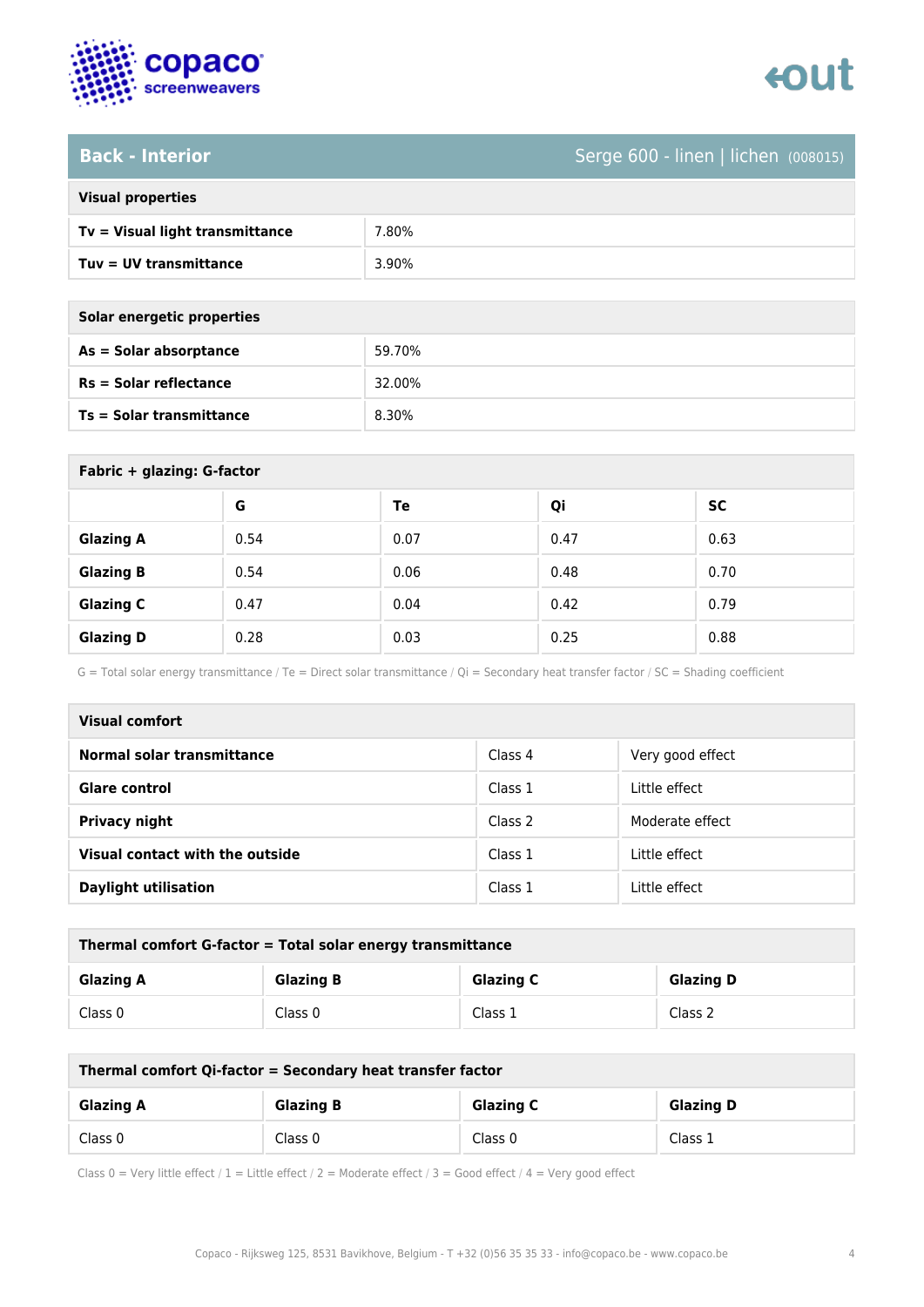

# enut

### **Front - Exterior** Serge 600 - linen | lichen (008015)

|  | <b>Visual properties</b> |
|--|--------------------------|
|  |                          |

| Tv = Visual light transmittance | 7.80% |
|---------------------------------|-------|
| Tuy = UV transmittance          | 3.90% |

**As = Solar absorptance** 70.60%

**Rs = Solar reflectance** 21.10%

| Solar energetic properties      |        |
|---------------------------------|--------|
| As = Solar absorptance          | 70.60% |
| $Rs = Solar$ reflectance        | 21.10% |
| <b>Ts = Solar transmittance</b> | 8.30%  |

| Fabric + glazing: G-factor |      |      |      |      |
|----------------------------|------|------|------|------|
|                            | G    | Te   | Qi   | SC   |
| <b>Glazing A</b>           | 0.23 | 0.07 | 0.15 | 0.27 |
| <b>Glazing B</b>           | 0.18 | 0.06 | 0.12 | 0.24 |
| <b>Glazing C</b>           | 0.12 | 0.04 | 0.07 | 0.20 |
| <b>Glazing D</b>           | 0.09 | 0.02 | 0.07 | 0.29 |

G = Total solar energy transmittance / Te = Direct solar transmittance / Qi = Secondary heat transfer factor / SC = Shading coefficient

| Thermal comfort G-factor = Total solar energy transmittance |                  |                  |                  |
|-------------------------------------------------------------|------------------|------------------|------------------|
| <b>Glazing A</b>                                            | <b>Glazing B</b> | <b>Glazing C</b> | <b>Glazing D</b> |
| Class 2                                                     | Class 2          | Class 3          | Class 4          |

| Thermal comfort Qi-factor = Secondary heat transfer factor |                  |                  |                  |
|------------------------------------------------------------|------------------|------------------|------------------|
| <b>Glazing A</b>                                           | <b>Glazing B</b> | <b>Glazing C</b> | <b>Glazing D</b> |
| Class 2                                                    | Class 2          | Class 3          | Class 3          |